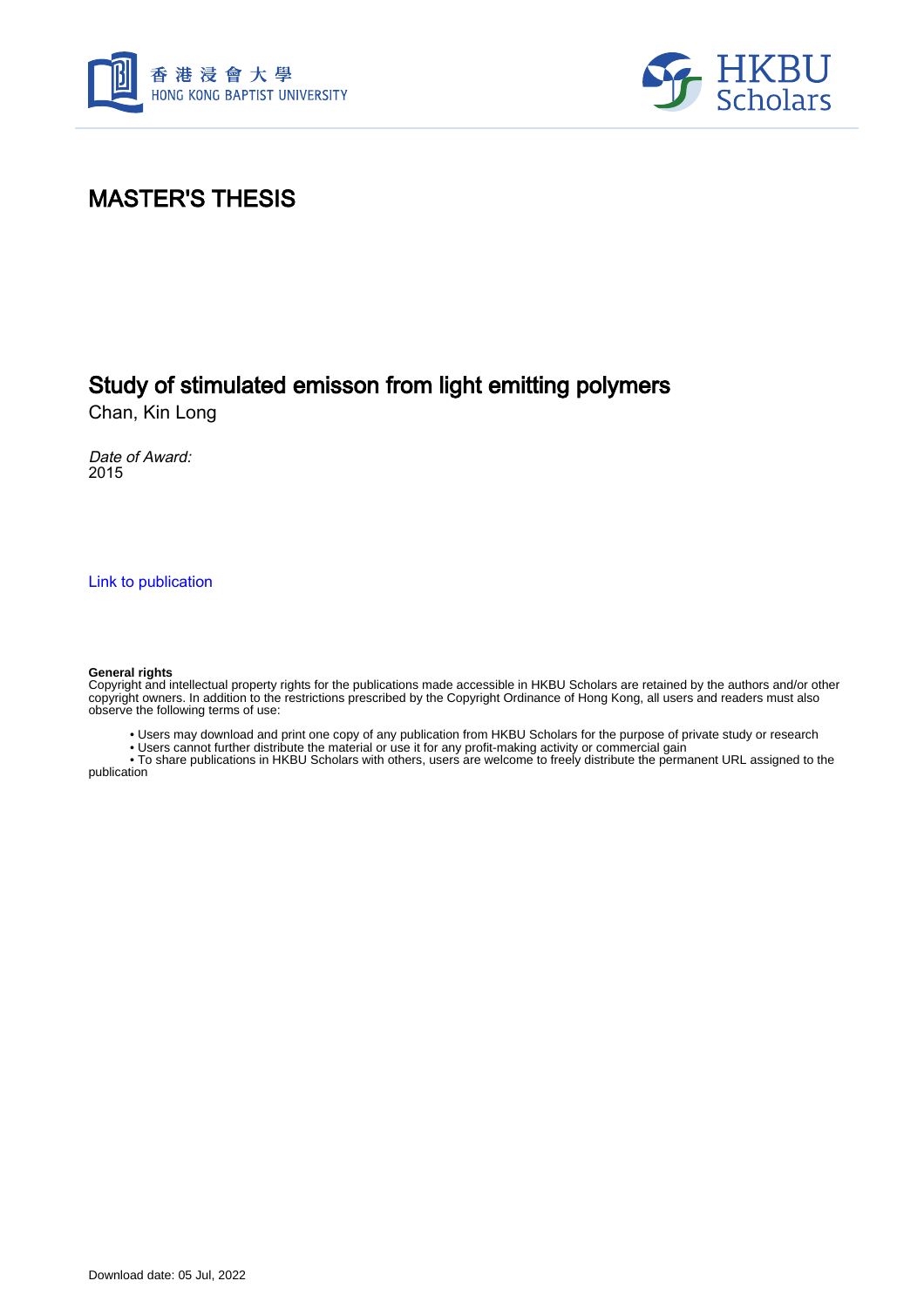# <span id="page-1-0"></span>**Study of Stimulated Emission from Light Emitting Polymers**

CHAN Kin Long

A thesis submitted in partial fulfillment of the requirements

for the degree of

Master of Philosophy

Principal Supervisor: Prof. CHEAH Kok Wai

Hong Kong Baptist University

Aug 2015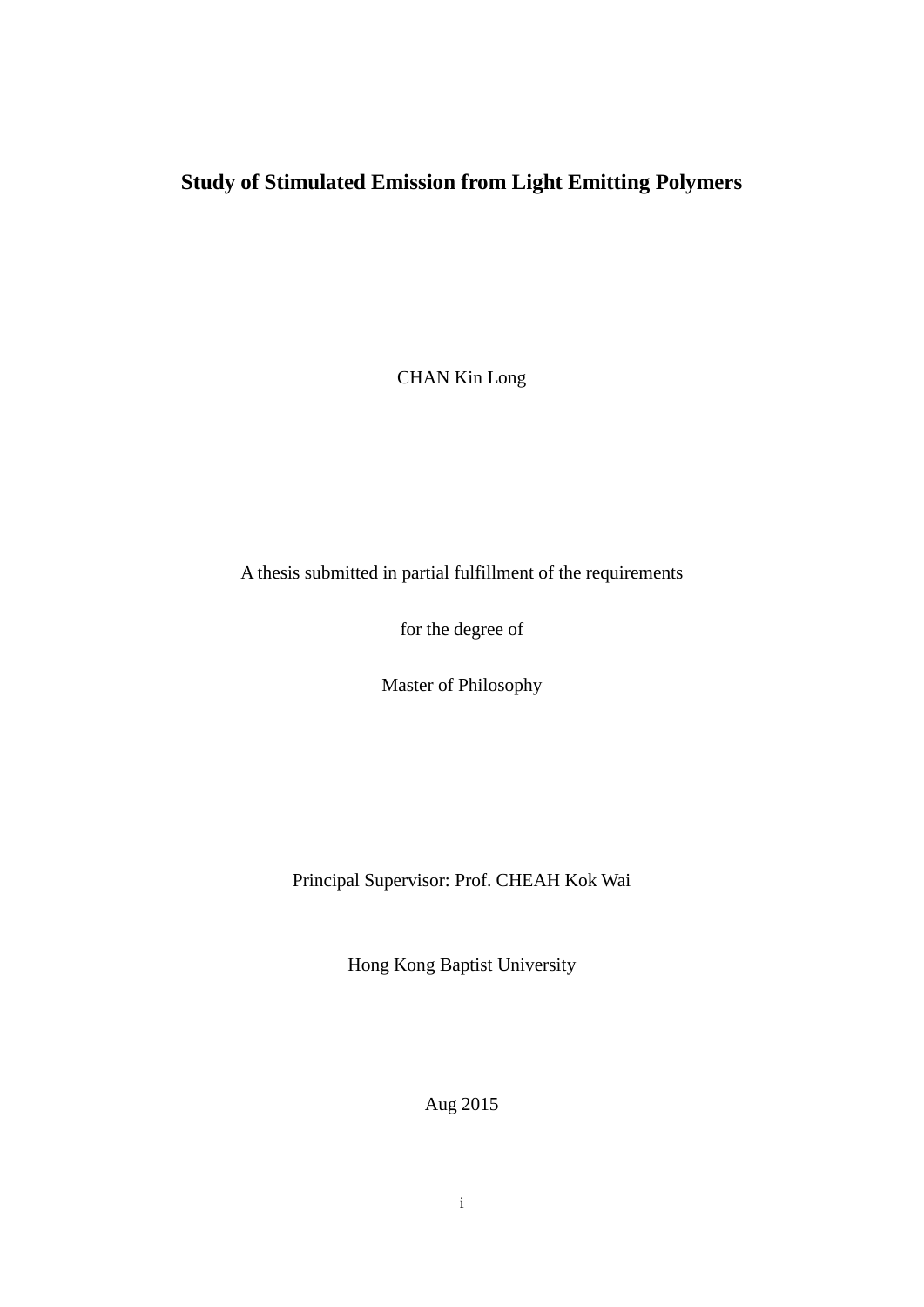### **DECLARATION**

I hereby declare that this thesis represents my own work which has been done after registration for the degree of MPhil at Hong Kong Baptist University, and has not been previously included in a thesis or dissertation submitted to this or other institution for a degree or other qualifications.

Signature:

Date: Aug 2015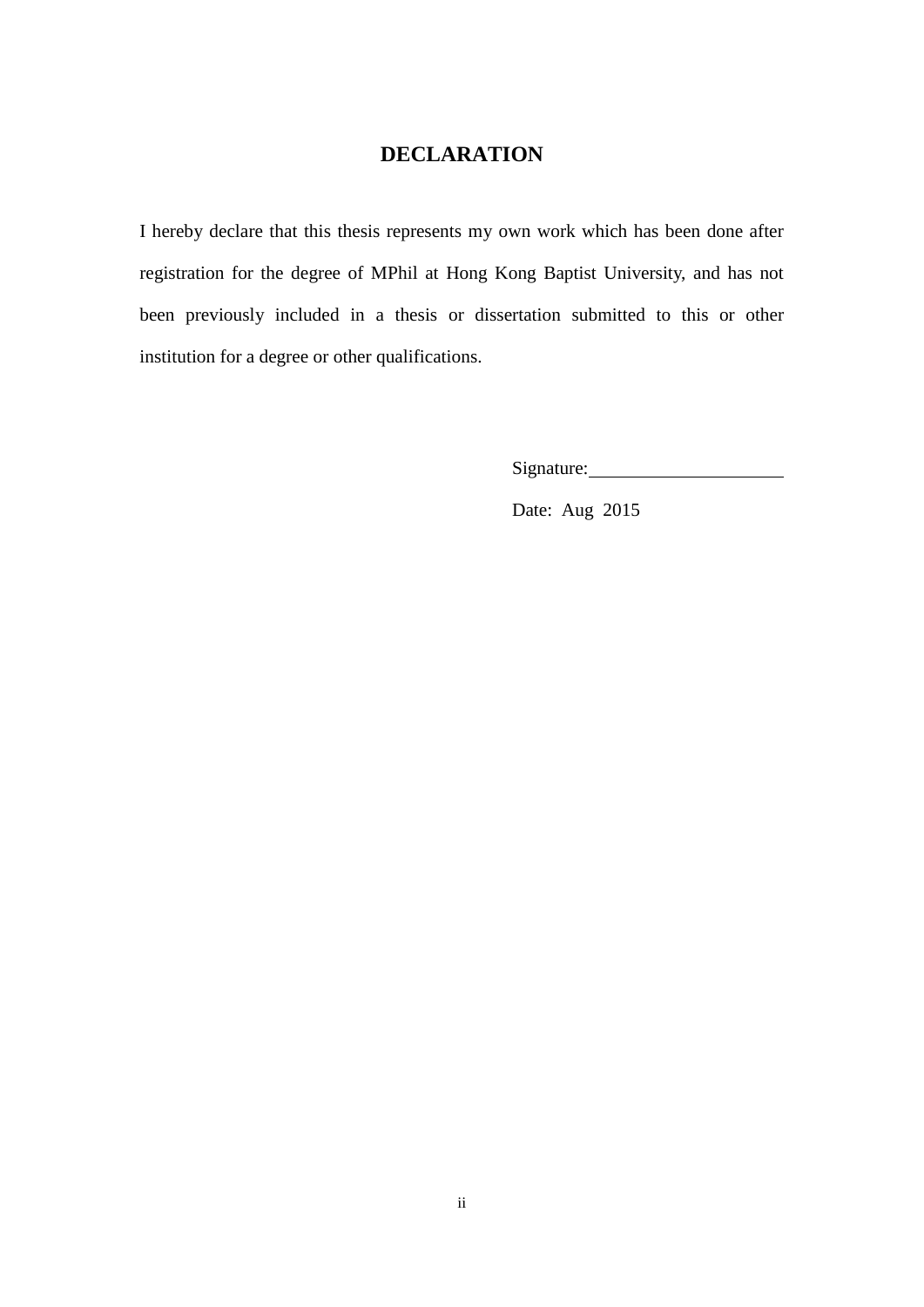### **ABSTRACT**

<span id="page-3-0"></span>Efficient and high light amplification of optical resonator in organic laser is one of the critical factors for high performance organic laser. It can be achieved by using microcavity and DFB structures, which are commonly adopted methods to enhance light amplification in specific wavelength. Both of them are the more widely used structures in inorganic and organic lasers. In this work, we employed nearly 100% reflection (at 450 nm) DBR and Al to act as reflected mirror inside the microcavity device. The function of microcavity has been examined to show the ability of device in tuning laser emission wavelength and overcoming the loss of organic-metal interface. DFB structure was used to demonstrate different laser emissions with respect to different grating periods. The finding clarifies the role of the structure in enhancement of light amplification leading to lower threshold, which was half of that of amplified spontaneous emission from single layer of PFO. As designed laser mode is also an important factor to get a high performance organic laser, those laser modes of structures have been designed and estimated by simulations and consistent with the experimental results.

Color tunable light source has great potential for display, lighting and bio-imaging. Current broadband light sources, however, have their own limitations in beam divergence and device size. In this work, we demonstrated a spatially variant light source with tunable color emission property by using two cascaded organic thin films, which emit blue and green ASE respectively under optical pumping. By spatially selecting the overlapping of the directional ASE from the cascaded films, we show that the color of light emission can be continuously tuned from blue, white to green.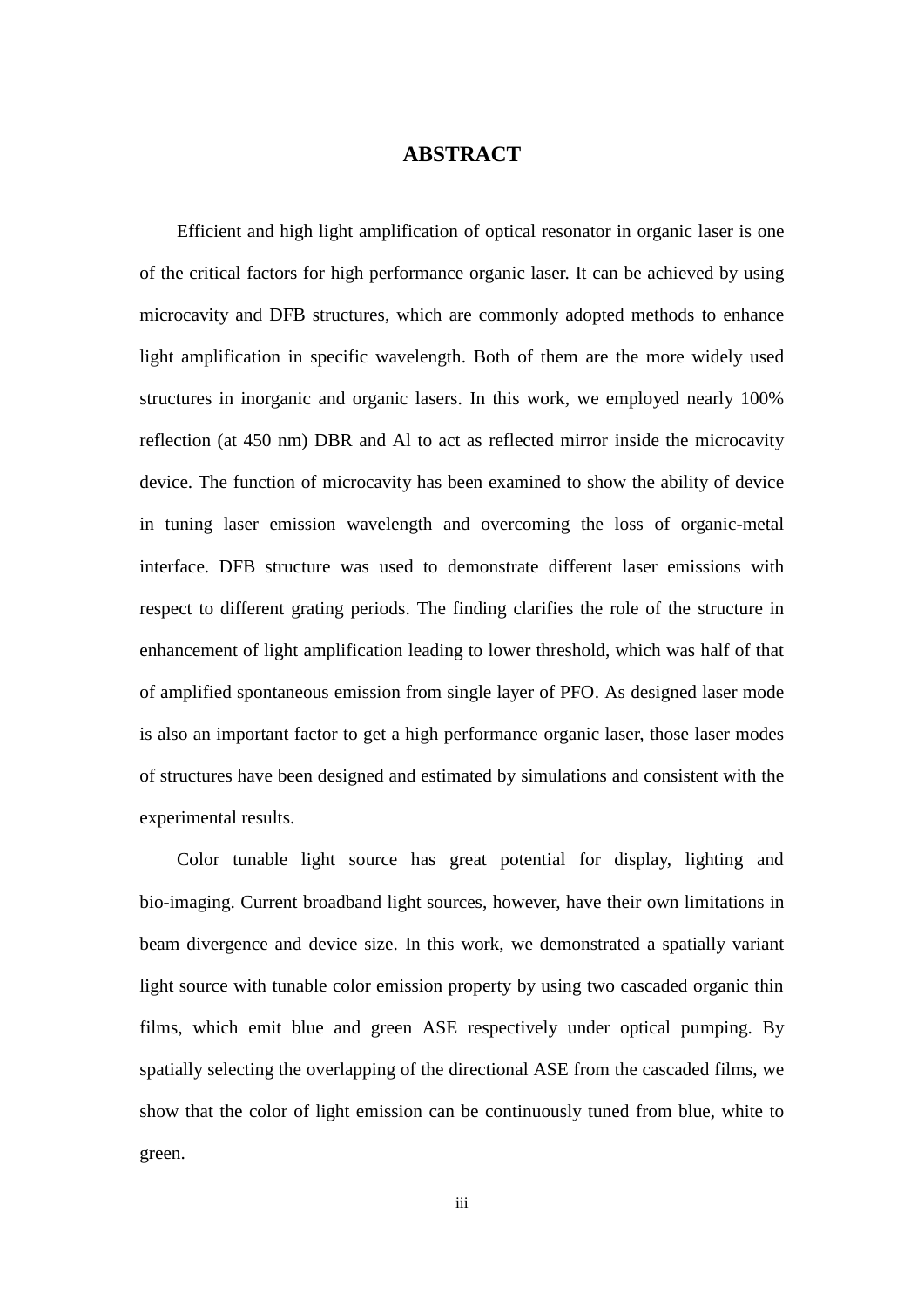### **ACKNOWLEDGEMENTS**

<span id="page-4-0"></span>I would like to send my thankfulness profoundly to my supervisor, Prof. K.W. Cheah for his guidance and advice during the study period. His patience and generous in accepting all my demerits are appreciatively acknowledged. I am also grateful to have an opportunity to participate in different projects, which broaden my horizon in the various research fields.

I would also like to express my sincerely thanks to my co-supervisor, Dr. G.X. Li, for his comments and concern to my studies. His guidance is of paramount importance during the experiment. Thanks are also given to Dr. S.M. Chen for her assistance in the SEM experiments, and Mr. P.L. Tse for his technical support in the equipment operation.

Sincere thanks are also given to my co-workers in IAM, namely, Dr. H.L. Tam, Dr. K.F. Li, Miss C.M. Chow, Dr. S.Y. Ching, Miss. Y.W. O, Miss K.M. Fung, Mr. K.C. Tam, Dr. C. Cai, And Mr. W.Y. Lam. They assisted me to finish all my experiments successfully by sharing their research experience and knowledge.

Also, I would like to take this chance to thank all my friends in Physics Department and other Departments for providing me a pleasant and happy study period.

Last but not least, I would like to thank my family, grandmother, father, mother, brother and Emily Chong for support, patience and encouragement throughout my study.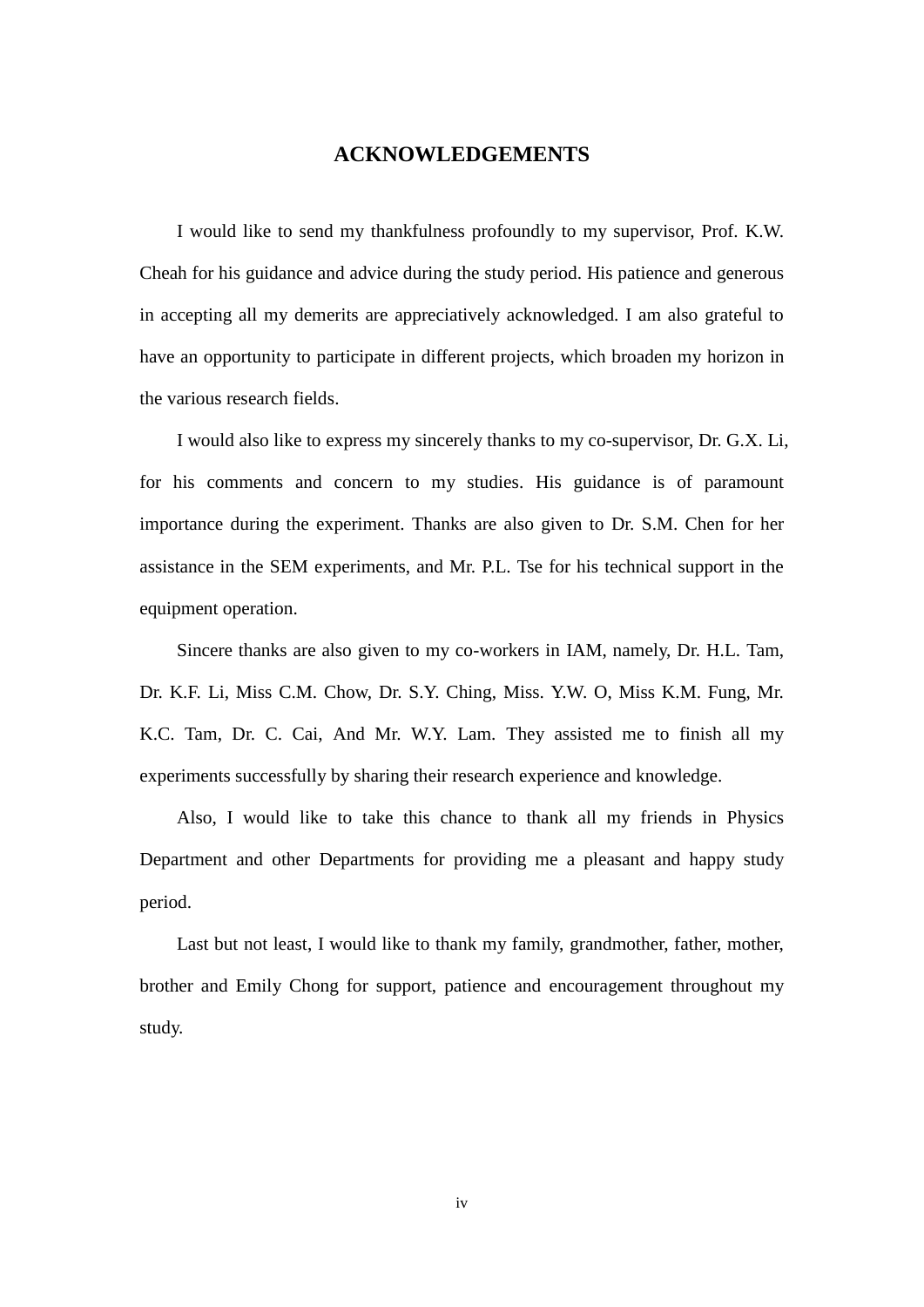### TABLE OF CONTENTS

| 1.1   |  |  |  |
|-------|--|--|--|
| 1.2   |  |  |  |
| 1.3   |  |  |  |
|       |  |  |  |
| 2.1   |  |  |  |
| 2.2   |  |  |  |
| 2.3   |  |  |  |
| 2.3.1 |  |  |  |
| 2.3.2 |  |  |  |
| 2.3.3 |  |  |  |
| 2.3.4 |  |  |  |
| 2.4   |  |  |  |
| 2.4.1 |  |  |  |
| 2.4.2 |  |  |  |
| 2.4.3 |  |  |  |
|       |  |  |  |
| 3.1   |  |  |  |
| 3.2   |  |  |  |
| 3.2.1 |  |  |  |
| 3.2.2 |  |  |  |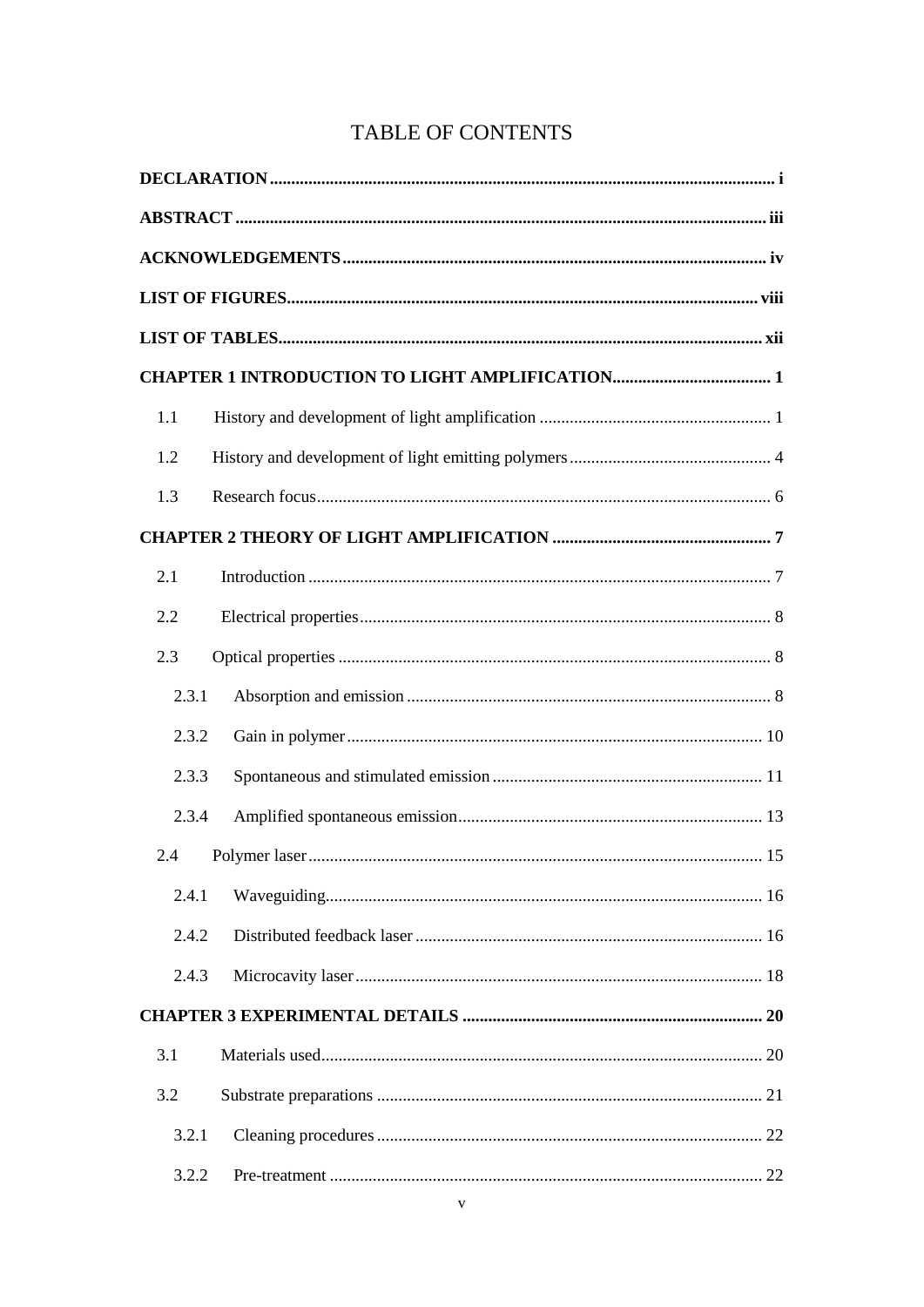| 3.3   |                                                                    |  |
|-------|--------------------------------------------------------------------|--|
| 3.3.1 |                                                                    |  |
| 3.3.2 |                                                                    |  |
| 3.4   |                                                                    |  |
| 3.4.1 |                                                                    |  |
| 3.4.2 |                                                                    |  |
| 3.4.3 |                                                                    |  |
| 3.4.4 |                                                                    |  |
| 3.5   |                                                                    |  |
| 3.5.1 |                                                                    |  |
| 3.5.2 |                                                                    |  |
| 3.5.3 |                                                                    |  |
|       | <b>CHAPTER 4 TUNABLE COLOR EMISSION FROM CASCADED ORGANIC THIN</b> |  |
|       |                                                                    |  |
|       |                                                                    |  |
| 4.1   |                                                                    |  |
| 4.1.1 |                                                                    |  |
| 4.1.2 |                                                                    |  |
| 4.2   |                                                                    |  |
| 4.3   |                                                                    |  |
| 4.3.1 |                                                                    |  |
| 4.3.2 |                                                                    |  |
| 4.4   |                                                                    |  |
| 4.4.1 |                                                                    |  |
| 4.4.2 |                                                                    |  |
| 4.4.3 |                                                                    |  |
| 4.4.4 |                                                                    |  |